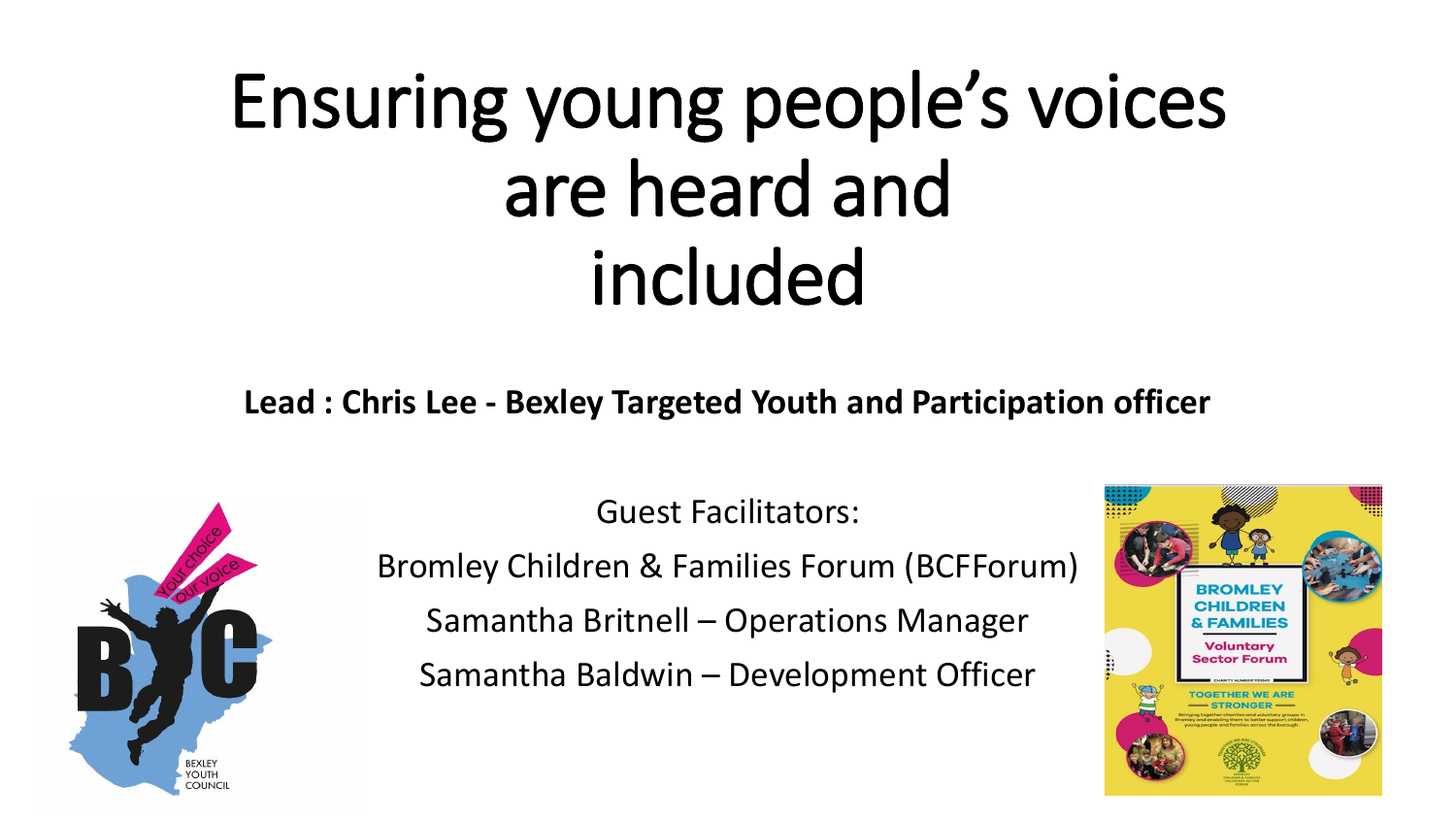Key principal : UNCRC https://www.unicef.org.uk/wp[content/uploads/2019/10/UNCRC\\_summary-1\\_1.pdf](https://www.unicef.org.uk/wp-content/uploads/2019/10/UNCRC_summary-1_1.pdf)

Article 12 (respect for the views of the child)

Every child has the right to express their views, feelings and wishes in all matters affecting them, and to have their views considered and taken seriously. This right applies at all times, for example during immigration proceedings, housing decisions or the child's day-to-day home life.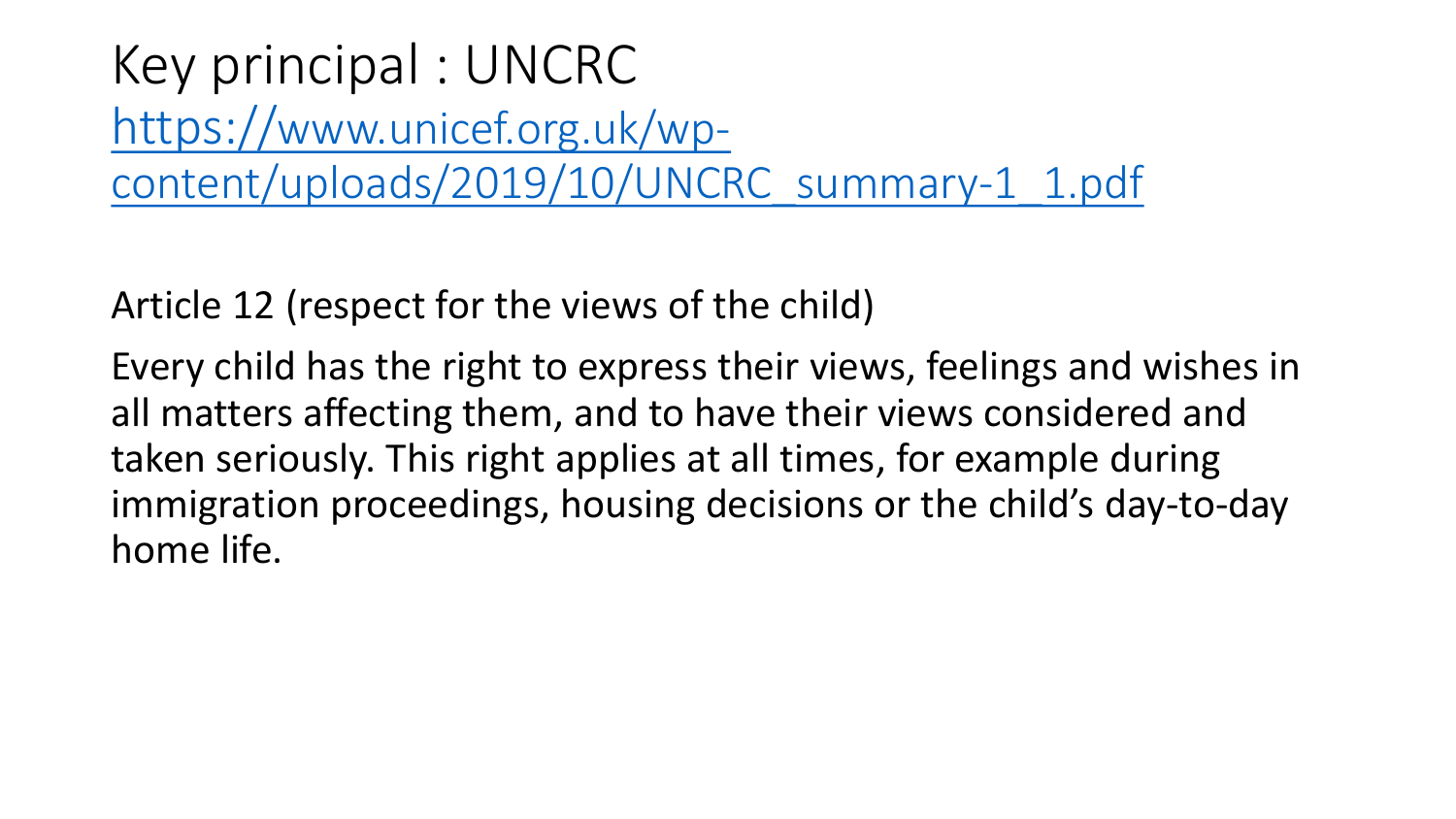#### Engaging young people effectively

- Engagement location, E.g. school, youth centre, home, outdoors or virtual. Are you in the right place and time to engage the subject topic.
- Awareness of common ground or blocking factors that could enhance or delay engagement, E.g. current affairs, TV storylines or local issues.
- Know your strengths, how many young people can you engage? E.g. a small forum, a whole class, an assembly or 1-1. Will you have the right materials & recourses to suit the competency, how will you gain the young people's interest, E.g. audience participation.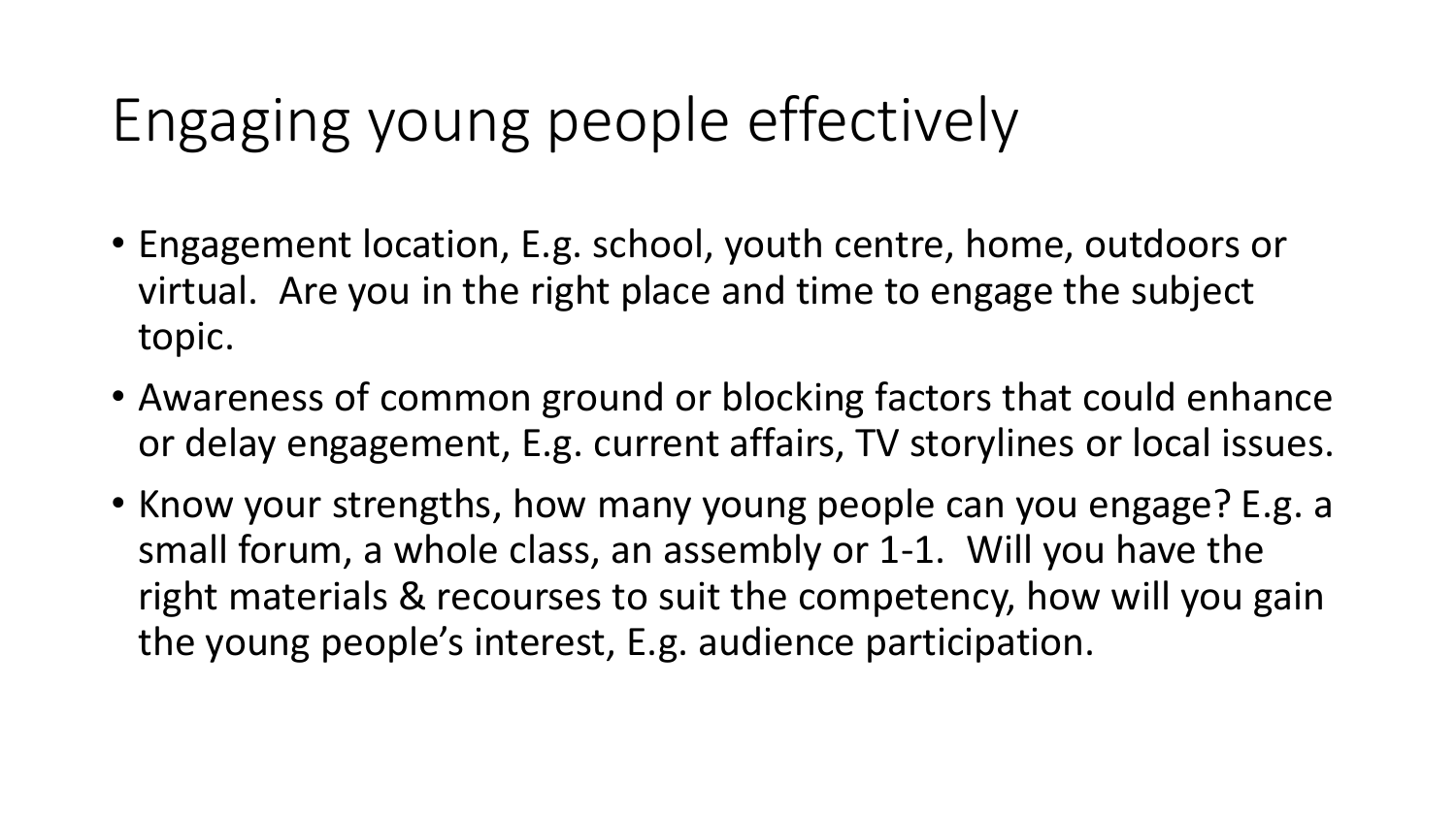## Engaging young people effectively

- Inclusion Knowing your local community & organisations, intended participants and how to reach them.
- Empowerment & self esteem giving all young people a chance to feel comfortable with each other, developing positive relationships and respecting each others views and opinions.
- Time investment Recognise young people have to build their trust in you, and you have to earn it.
- Communication Young people like the personal acknowledgement, eg birthday, well done, how are you etc.
- Keep connected using the tools that young people are using today, eg Tik Tok, Instagram, Snap Chat.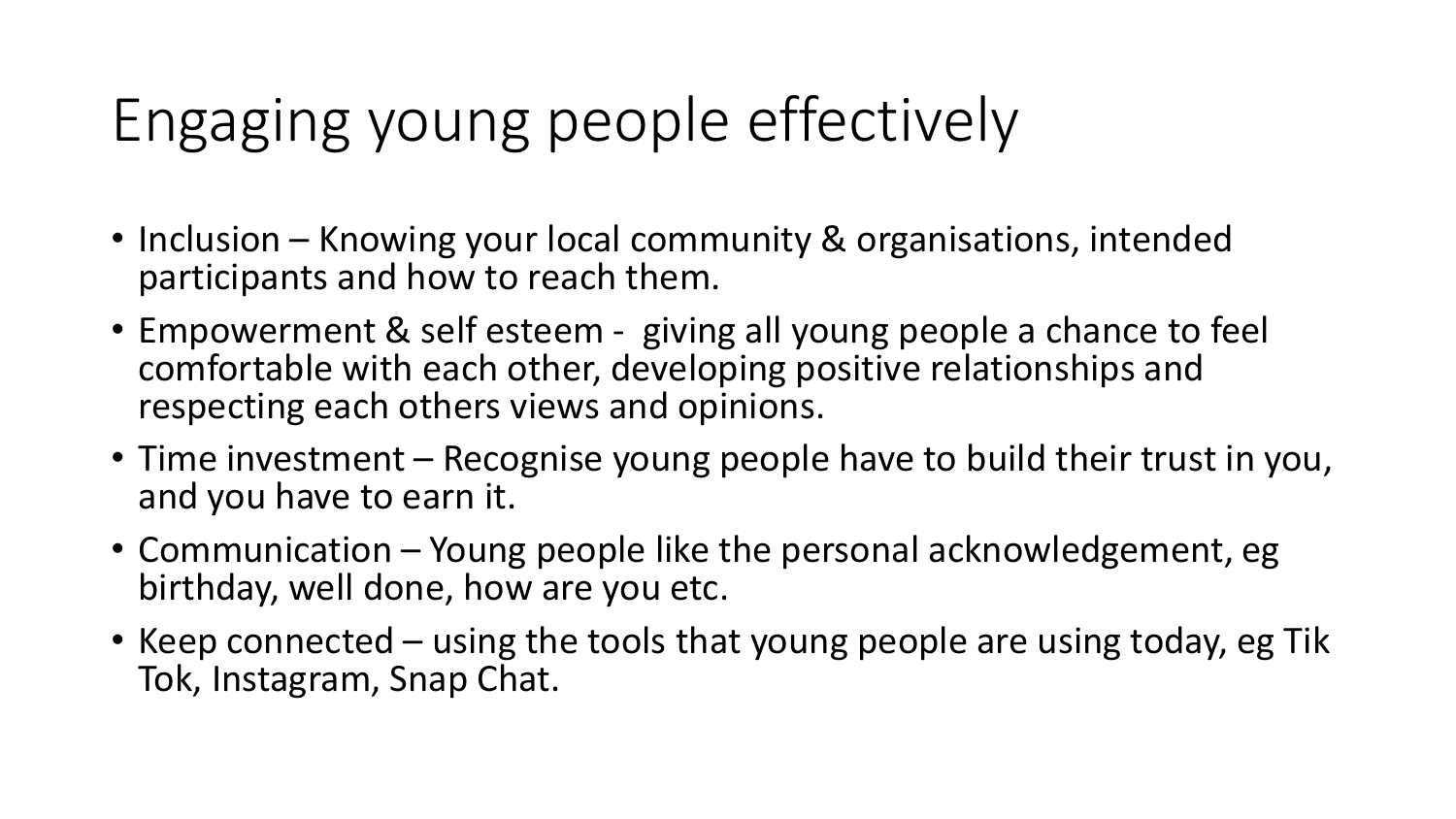

#### Youth Matters Project

[BCFForum.org](http://www.bcfforum.org/)

We have recently worked on a number of youth engagement projects and found the following methods most effective.

- Engage on Social Media (Facebook, Instagram & Tik Tok)
- Connect to Uniformed & Faith Groups
- Invited Young People from School Council's
- Created marketing campaigns that are relevant to current themes/interests.
- We created a lead post to give sense of structure
- Offered training and support in areas such as website, media management, budgets
- Allowed YP to use more innovative ways to document steering groups meetings such as videos and posters.
- Provide workshops on funding applications to learn transferable skills.
- Supported and encourage fundraising initiatives.
- Build a foundation to ensure longevity allowing the next generation to grow organically and be sustainable.

 $\blacksquare$ ◀ WhatsApp BROMLEY\_CHILDRENFAMILIES\_FORUM Follow **Posts** bromley\_childrenfamilies\_forum



Are you already part of a Youth Project, a Forum, or school council? We want to hear from you. You could help make a difference to services.

DM us to find out more....



4 likes

bromley\_childrenfamilies\_forum We need to hear from the youth of today... more

12 November

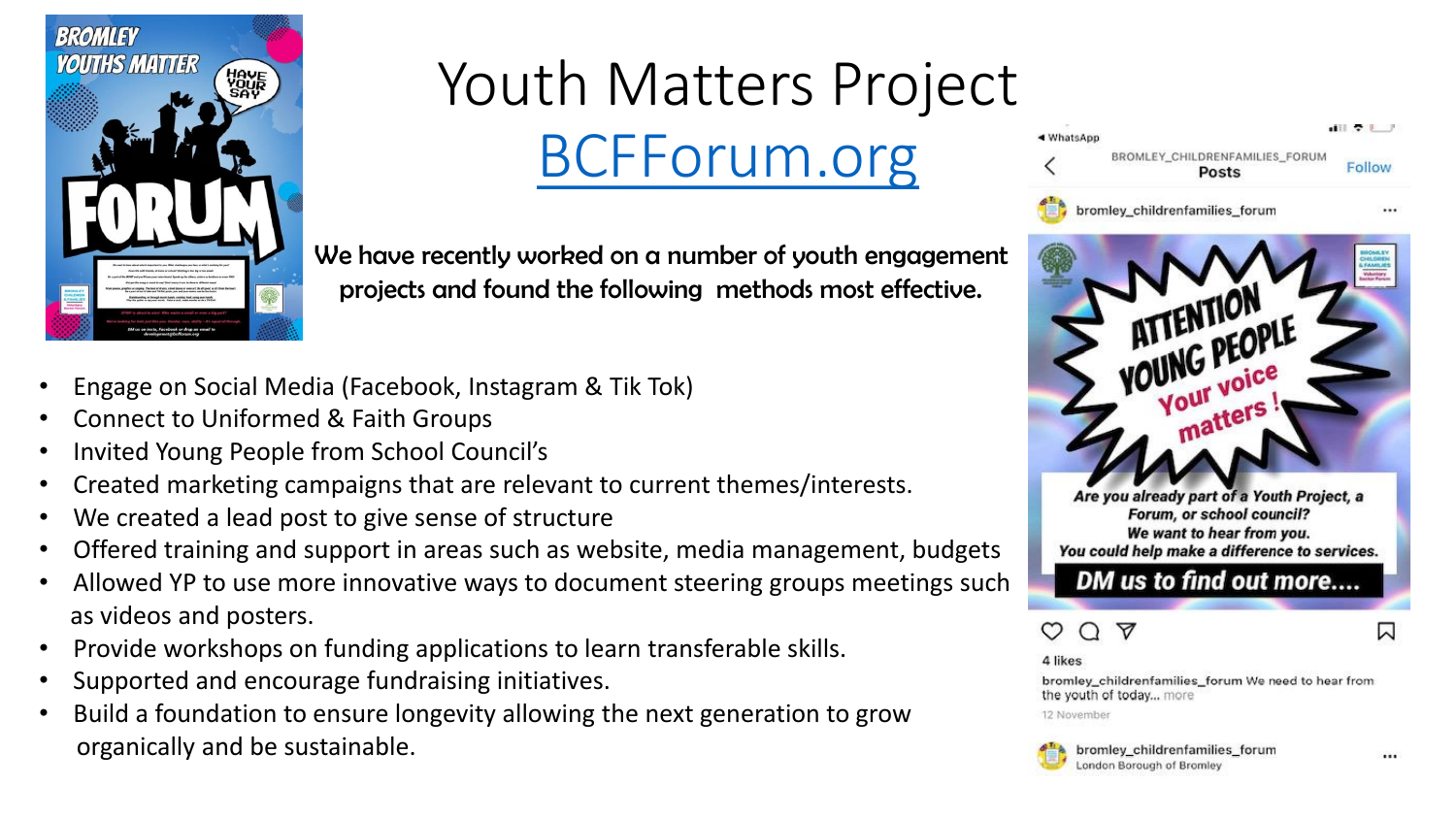## Examples of good practice

- School visits Tutor time surveys.
- School conferences Partnership working eg Police, education and health, concluding with Q & A time
- Youth proofing documents
- Attending scrutiny meetings.
- Awareness videos <https://www.youtube.com/watch?v=xBsopUEZ-Zg> Bus behaviour 'Think' <https://www.youtube.com/watch?v=qQj6rlLKenU> 'Alcoshock'

<https://vimeo.com/397134529> 'Crime Pays' Knife crime campaign.

- Peep to peer networking, joining other youth groups
- London Youth Assembly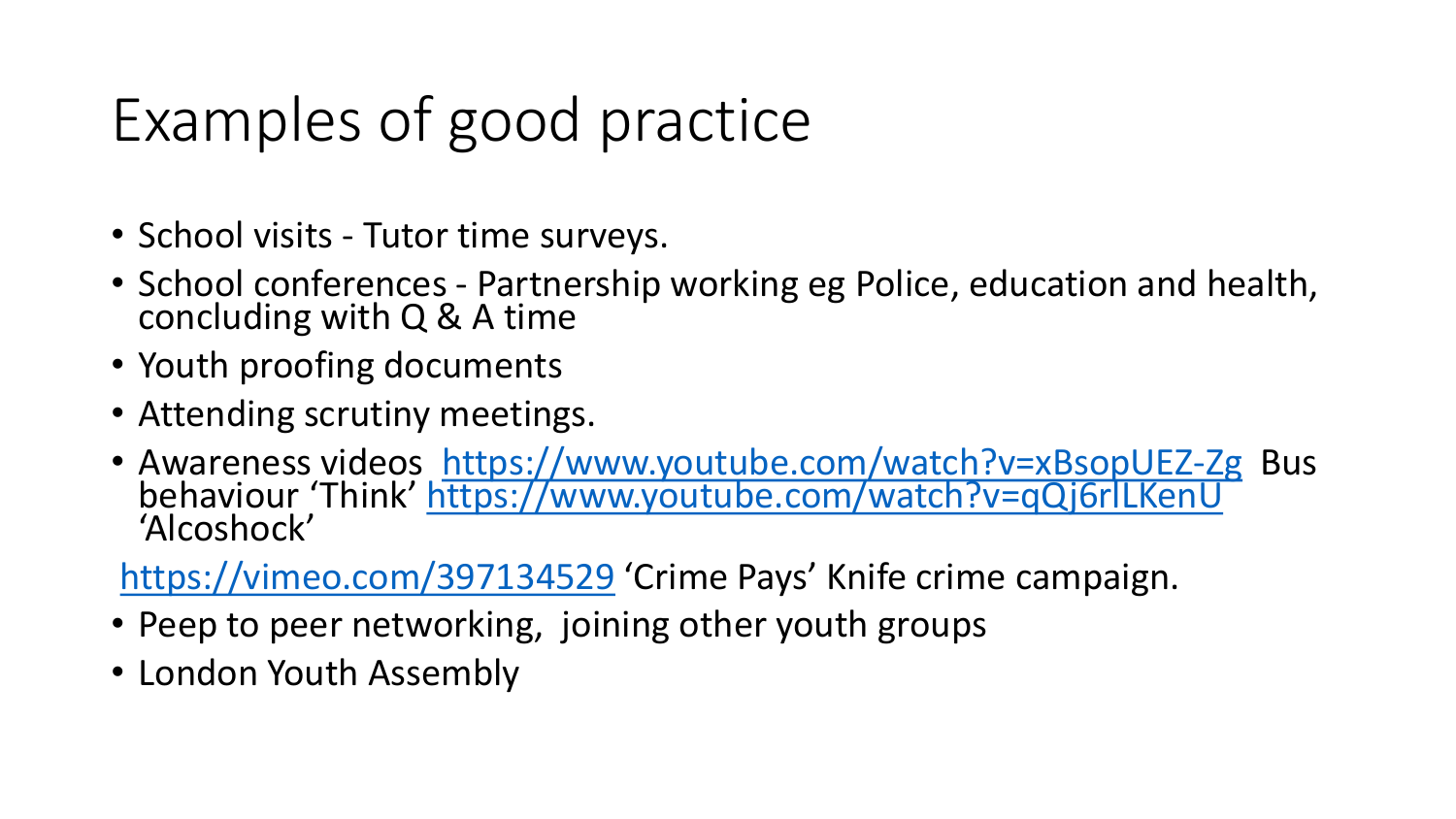#### Manifestos & elections– mapping young people priorities that form the annual plan

Bexley Youth Council Manifesto

School Year…………………………….

Contact number………………………………………………

Please return this manifesto to:

Ms Chris Lee Bexley Targeted Youth Service 1<sup>st</sup> floor east Bexley Civic Offices 2 Watling St Broadway Bexleyheath DA6 7AT



The reasons why I'd like to become a Bexley Youth Council member?

If selected, what issues do you feel need improving for young people in Bexley.

You should choose me to represent my school, because I will………

**chris.lee@bexley.gov.uk** 07792 661 364

The reasons why I'd like to become a Bexley Youth Council member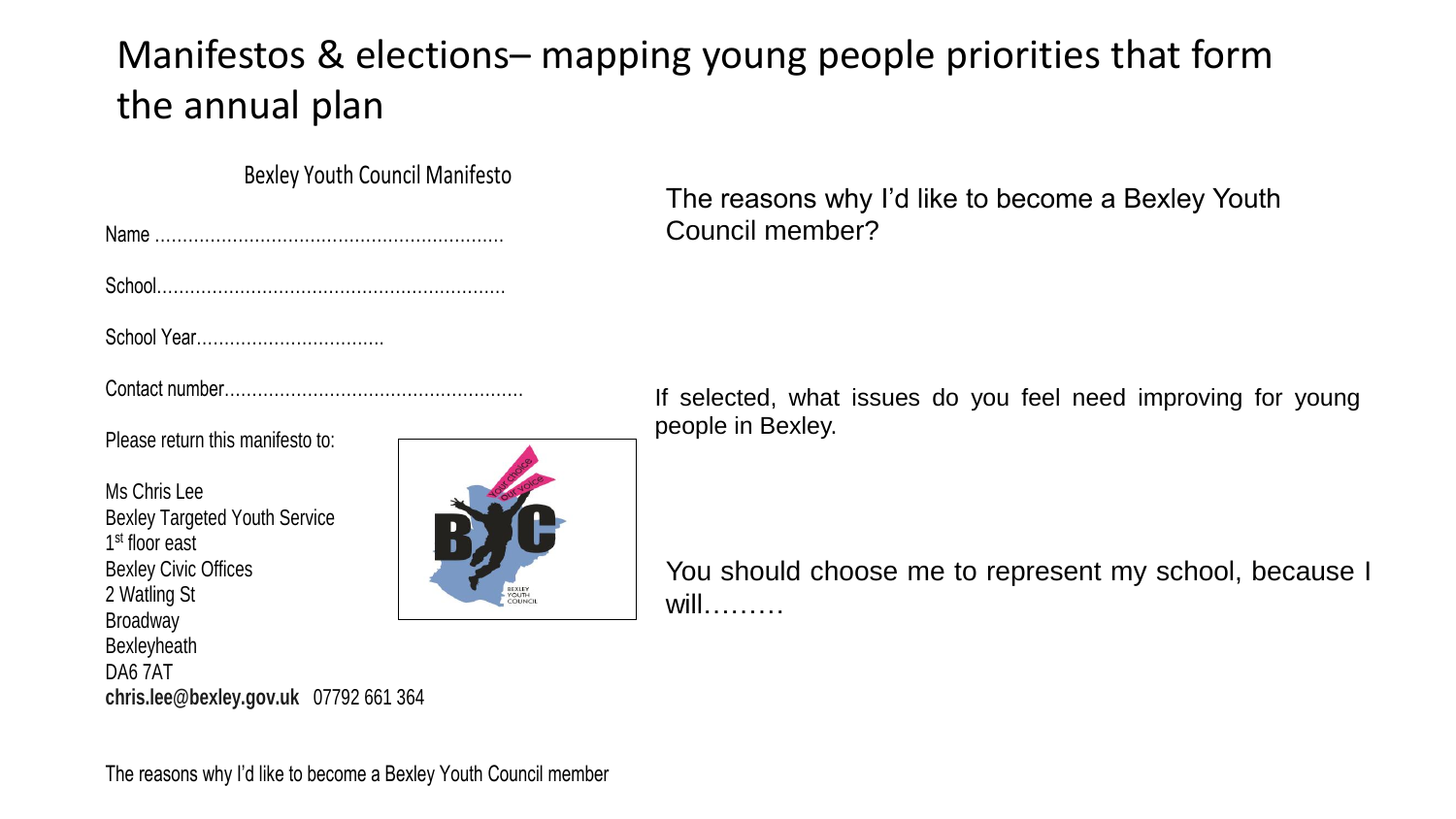## Examples of good practice

- British Youth Council / UKYP/ Make your mark ballot for the national youth agenda.
- NYA Hear by right <https://nya.org.uk/hear-by-right/>
- Bexley pupil voice for SEND young people
- Police Independent advisory group meetings, inviting all local orgs to participate
- TFL: Bexleyheath bus garage, Q & A session
- Local Youth Council's
- Connect with uniformed Groups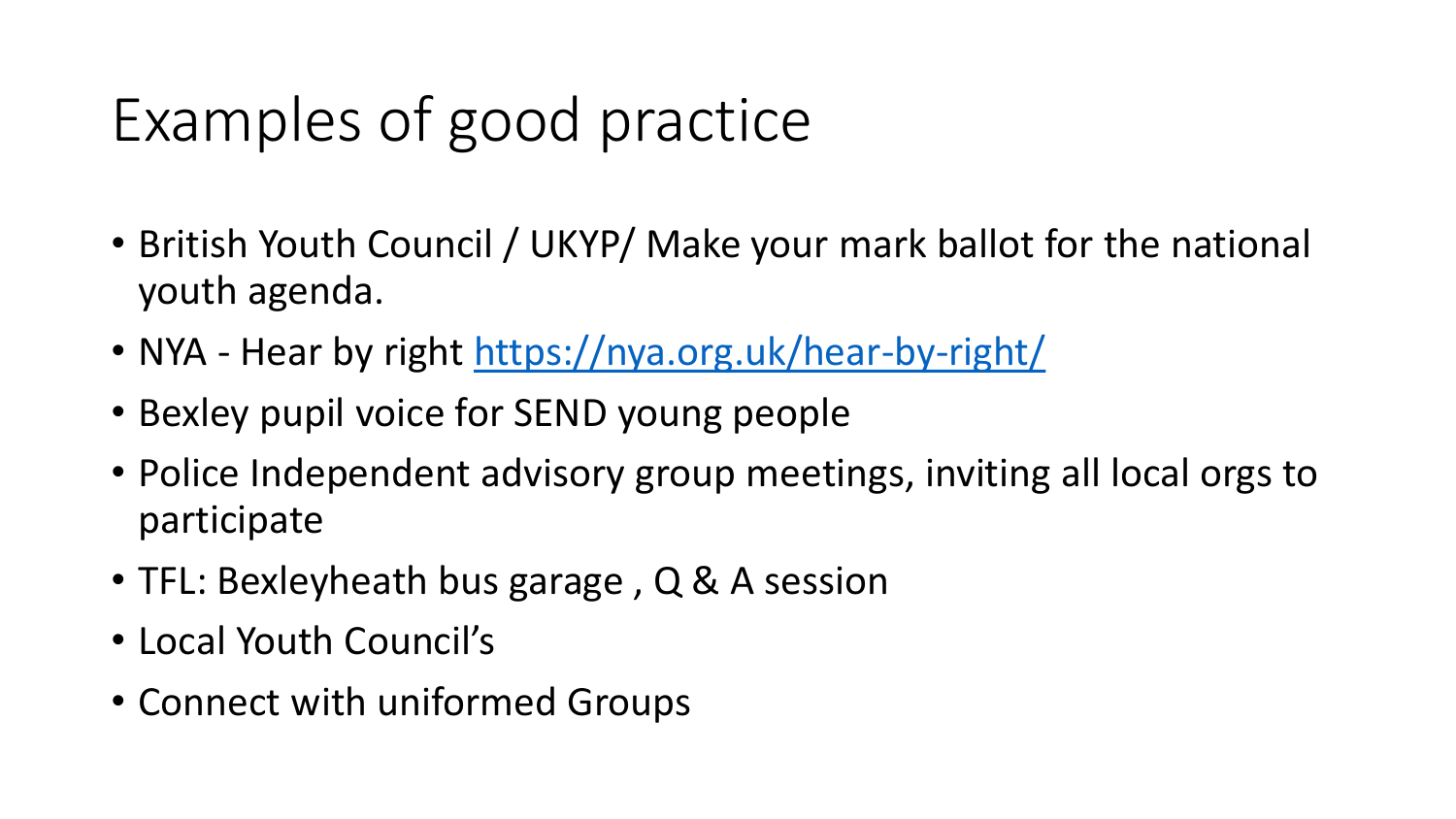#### Measuring outcomes, feedback & appreciation

- Its important for young people to know their time and effort has been appreciated.
- Feedback reports should be circulated to all young people involved.
- Rewarding young people whenever possible, eg day trips, thank you cards or voucher, when a campaign or their membership is ending through Jack Petchey funding.
- Evaluation / feedback forms & links after events
- Social media